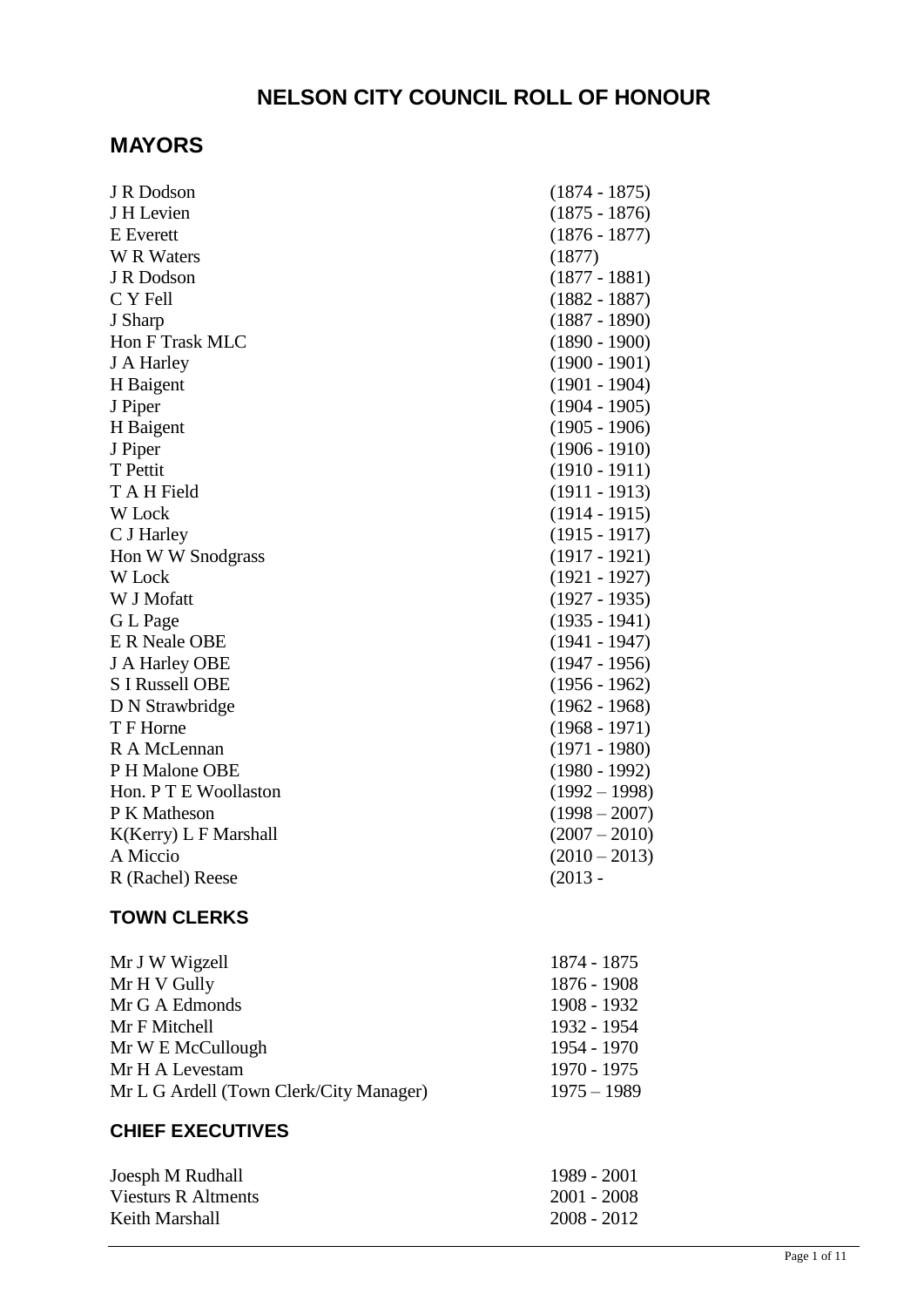Clare Hadley 2012 - 2017 Pat Dougherty 2017 -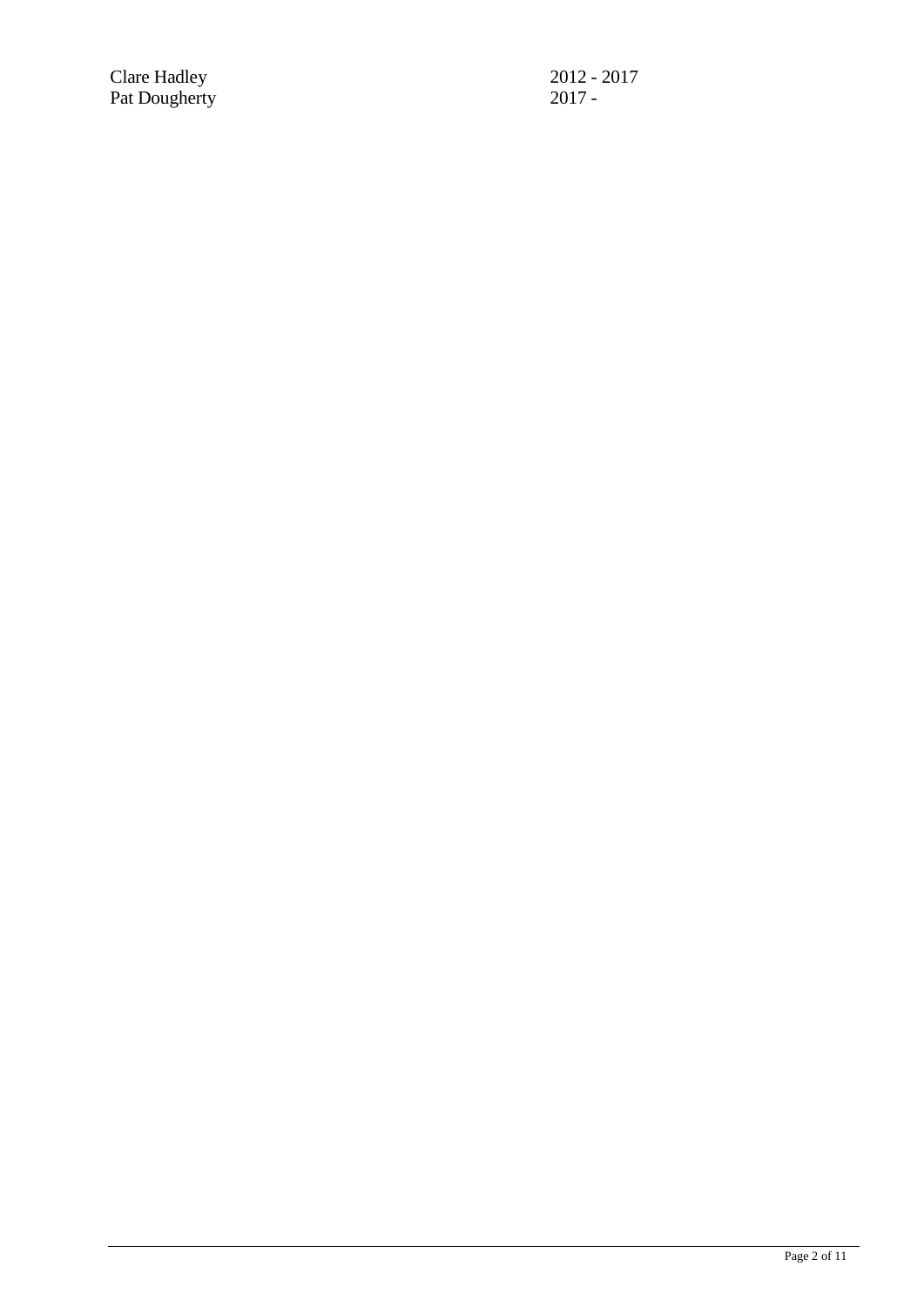# **PAST COUNCILS OF NELSON CITY**

## *1874- Board of Works members became new City Council.*

*(information from The Jubliee History of the Nelson City Council 1874 to 1924)* Mayor J R Dodson C Y Fell; J Percy; R Burn; D Burns; W Jennings; J Hooper; G Thompson.

## *10 September 1874 – first Council election.*

*(information from The Jubliee History of the Nelson City Council 1874 to 1924)* Four seats only - Messrs Wright; Haddow; Stringer; Hooper elected. Mayor Dodson resigned January 1875.

## *1875 –1876*

*(information from The Jubliee History of the Nelson City Council 1874 to 1924)* Mayor Joseph Henry Levien Councillors Edward Everett; Joseph Webb; Robert Carter; Robert Gray; George Harper; W C Wilkins. Messrs Joseph Webb; J R Hooper; W R Waters; F H Pickering – elected in September 1875 filling four vacancies Annual meeting on 15 December 1875 re-elected mayor and councillors. Mayor Levien died June 1876.

## *1876-1877*

Mayor Edward Everett

Joseph Henry Levien, J R Hooper, W R Waters, Joseph Webb, Joseph Auty Harley, Francis Henry Pickering, Thomas Halstead Harley, Robert Gray 9/7/1877 Joseph Harley resigned as Councillor *(from minute book)* 1/8/1877 James Keen Little elected as Councillor *(from minute book)*

# *1877- (Elected 13/9/1877)*

Mayor W R Waters Mayor Joseph Reid Dobson (elected 21/11/1877) Edward Everett; Robert Gray; Robert Levien; James Keen Little; James Richard Hooper; Joseph Webb; William Bethwaite; John Tutty ( retired 8/11/1877); Francis Henry Pickering; Henry Hounsell (elected 30/11/1877)

## *1878-*

Mayor Joseph Reid Dobson (elected 22/11/1878)

Edward Everett; Robert Gray (resigned 7/2/1878); Robert Levien; James Keen Little (retired by rotation and re-elected 12/9/1878); James Richard Hooper (retired by rotation 12/9/1878); Joseph Webb (retired by rotation 12/9/1878); William Bethwaite (resigned 4/1/1878); Francis Henry Pickering (resigned 11/4/1878); Henry Hounsell; Thomas Halstead Harley (elected 5/2/1878); Moses Crewdson (elected 1/3/1878); Israel Johns (elected 11/4/1878); Francis Trask (elected 12/9/1878); James Smith Cross Jnr (elected 12/9/1878)

## *1879-*

Mayor Joseph Reid Dobson (elected 18/11/1879)

Edward Everett (retired by rotation and re-elected 11/9/1879) ; Robert Levien (retired by rotation and re-elected 11/9/1879); James Keen Little; Henry Hounsell (retired by rotation and re-elected 11/9/1879); Thomas Halstead Harley; Moses Crewdson; Israel Johns; Francis Trask; James Smith Cross Jnr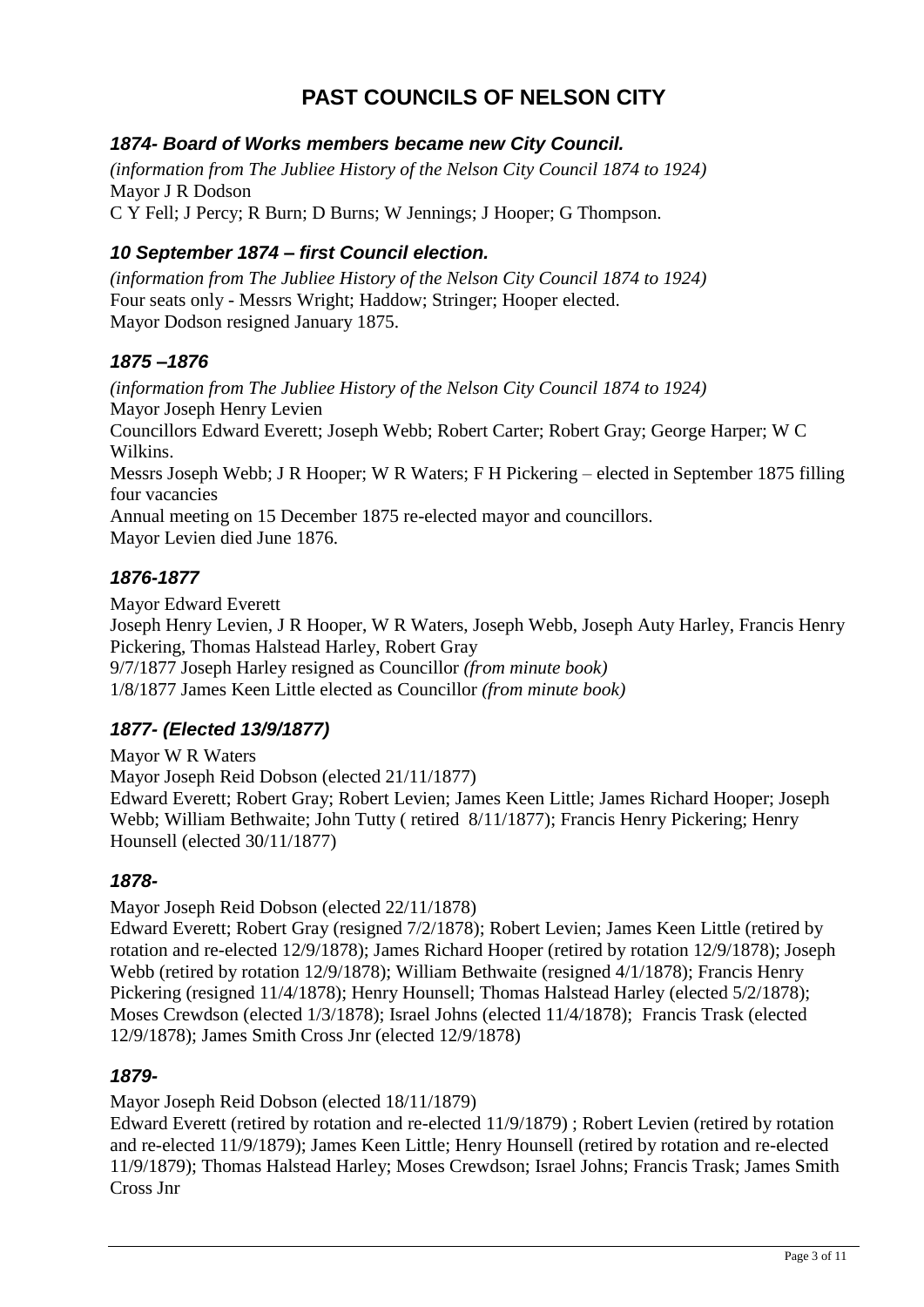Mayor John Reid Dodson (elected 24/11/1880)

Edward Everett; Robert Levien; James Keen Little; Henry Hounsell; Thomas Halstead Harley (retired by rotation and re-elected 9/9/1880); Moses Crewdson (retired by rotation 9/9/1880); Israel Johns ( retired by rotation and re-elected 9/9/1880); Francis Trask; James Smith Cross Jnr ( absent for four consecutive ordinary meetings so vacancy created 28/12/1880); Charles Greig (elected 9/9/1880); John Graham (elected 28/12/1880)

## *1881-*

Mayor John Reid Dodson

Mayor Edward Everett (elected 22/11/1881)

Edward Everett (resigned 29/11/1881); Robert Levien; James Keen Little(retired by rotation and reelected 8/9/1881); Henry Hounsell; Thomas Halstead Harley; Israel Johns; Francis Trask (retired by rotation and re-elected 8/9/1881); Charles Greig (retired 20/9/1881); John Graham ( retired by rotation 8/9/1881 and re-elected 20/9/1881); Charles Edward Bunny (elected 8/9/1881)

## *1882-*

Mayor Edward Everett

Mayor Charles Yates Fell (elected 23/11/1882)

Robert Levien; Francis Trask; Moses Crewdson; William Rowell; Thomas Hoyle Stringer; Samuel Bolton; James Keen Little; James Moorhouse; Charels Edward Bunny; Thomas Halstead Harley; Henry Budden;

*\*\* City of Nelson was divided into four wards by proclamation published in New Zealand Gazette on 29/9/1881* 

## *Brook Ward*

Charles Edward Bunny; James Moorhouse; Francis Trask (elected 5/9/1882)

## *Wood Ward*

Henry Budden; Thomas Halstead Harley; James Keen Little (elected 5/9/1882)

## *Port Ward*

Moses Crewdson; Robert Levien; William Rowell (elected 5/9/1882)

## *Waimea Ward*

Thomas Hoyle Stringer; Samuel Bolton; Joseph Auty Harley (elected 14/9/1882)

## *1883-*

Mayor Charles Yates Fell

## *Brook Ward*

Charles Edward Bunny; James Moorhouse; Francis Trask (retired 27/8/1883); John Kerr (elected 3/9/1883)

## *Wood Ward*

Henry Budden (resigned 20/4/1883); Thomas Halstead Harley; James Keen Little (retired 27/8/1183 and re-elected 13/9/1883); William Stallard (elected 2/5/1883)

## *Port Ward*

Moses Crewdson; Robert Levien; William Rowell (retired and re-elected 3/9/1883)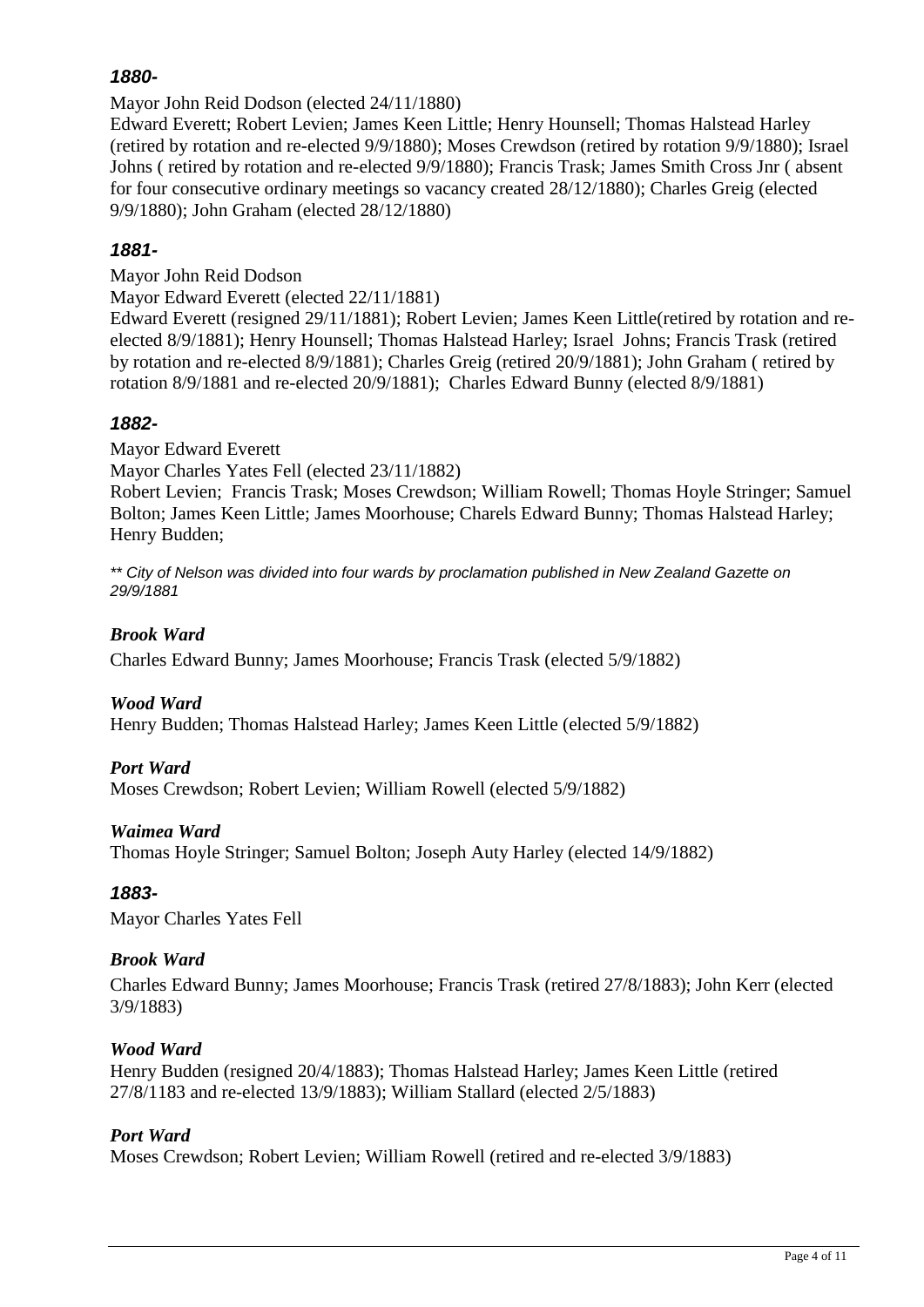## *Waimea Ward*

Thomas Hoyle Stringer; Samuel Bolton; Joseph Auty Harley (retired 27/8/1883 and re-elected 13/9/1883)

## *1884-*

Mayor Charles Yates Fell

## *Brook Ward*

Charles Edward Bunny (resigned 24/4/1884); James Moorhouse; John Kerr; Peter Cook (elected 5/5/1884)

#### *Wood Ward*

Thomas Halstead Harley; James Keen Little; William Stallard; Alexander Robertson (elected 11/9/1884)

## *Port Ward*

Moses Crewdson; Robert Levien; William Rowell

#### *Waimea Ward*

Thomas Hoyle Stringer; Samuel Bolton; Joseph Auty Harley

## *26 August 1884*

Mayor Charles Yates Fell

Councillors James Moorhouse; John Kerr; Peter Cook; Thomas Halstead Harley; James Keen Little; William Stallard; Alexander Robertson; Moses Crewdson; Robert Levien; William Rowell; Thomas Hoyle Stringer; Samuel Bolton; Joseph Auty Harley

Brook Ward – James Moorhouse (elected 3/9/1884) Wood Ward – Alexander Robertson (elected 11/9/1884) Port Ward – Moses Crewdson (elected 3/9/1884) Waimea Ward – Samuel Bolton (elected 11/9/1884)

## *1885*

Mayor Charles Yates Fell

Councillors James Moorhouse; John Kerr; Peter Cook; Thomas Halstead Harley; James Keen Little; William Stallard; Alexander Robertson; Moses Crewdson; Robert Levien; William Rowell (resigned 4/2/1885); Thomas Hoyle Stringer; Samuel Bolton; Joseph Auty Harley; Edward Everett (elected 13/2/1885)

Brook Ward – Peter Cooke (elected 1/9/1885) Wood Ward – Thomas Halstead Harley (1/9/1885) Port Ward – Edward Everett (elected 13/2/1885); Robert Levien (elected 1/9/1885) Waimea Ward – Thomas Hoyle Stringer (1/9/1885)

## *1886*

Mayor Charles Yates Fell

## *\*\*All wards in City of Nelson abolished by proclamation published in New Zealand Gazette 17/6/1886*

Election for nine councillors – 15/7/1886

Edward Everett; Robert Levin; Alfred Coleman; Francis Trask; John Graham; Joseph Auty Harley; William Akersten; Thomas Hoyle Stringer; Malcolm Muir Webster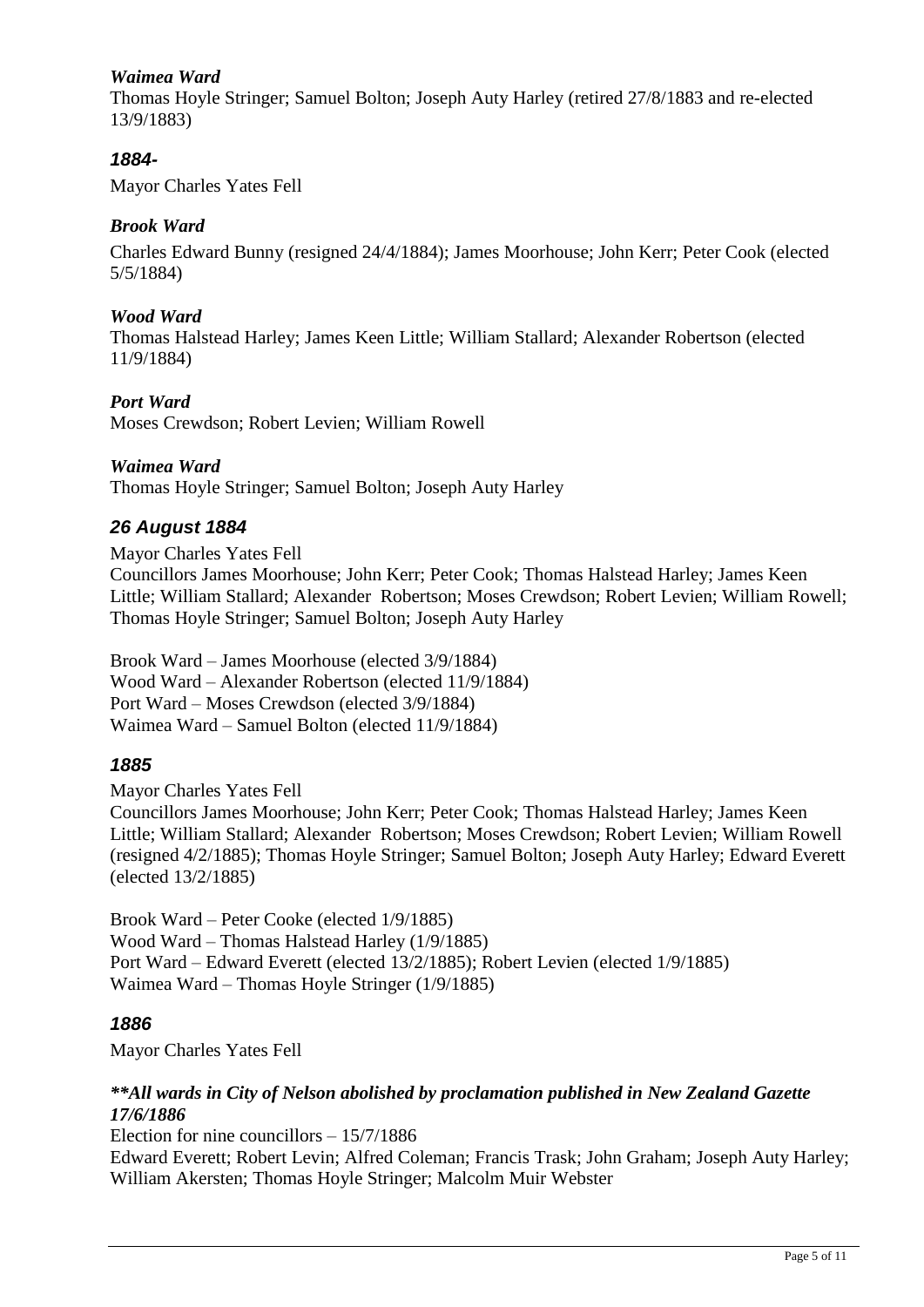# *1887*

Mayor Charles Yates Fell Mayor John Sharp (elected 30/11/1887) Crl Harley resigned and Joseph Auty Harley elected 3/2/1887

Edward Everett; Robert Levin; Alfred Coleman; Francis Trask; John Graham; Joseph Auty Harley; William Akersten (retired by rotation and re-elected 8/9/1887); Thomas Hoyle Stringer (retired by rotation and re-elected 8/9/1887); Malcolm Muir Webster (retired by rotation and re-elected 8/9/1887)

## *1888*

Mayor John Sharp re-elected 20/11/1888

Edward Everett; Robert Levin (resigned 5/3/1888); Alfred Coleman; Francis Trask (retired by rotation and re-elected 28/8/1888); John Graham (retired by rotation 28/8/1888); Joseph Auty Harley (retired by rotation and re-elected 28/8/1888); William Akersten; Thomas Hoyle Stringer; Malcolm Muir Webster; Andrew Brown (elected 13/9/1888); John Scott (elected 16/3/1888)

## *1889*

Mayor John Sharp re-elected 20/11/1889

Edward Everett (retired by rotation and re-elected 12/9/1889); Alfred Coleman (retired by rotation and re-elected 12/9/1889); Francis Trask (retired by rotation and re-elected 28/8/1888); John Graham (retired by rotation 28/8/1888); Joseph Auty Harley (retired by rotation and re-elected 28/8/1888); William Akersten; Thomas Hoyle Stringer; Malcolm Muir Webster; Andrew Brown (elected 13/9/1888; resigned 4/12/1889); John Scott (retired by rotation and re-elected 12/9/1889); William Bethwaite (elected 27/12/1889)

## *1890*

Mayor John Sharp

Mayor Hon. Francis Trask M.L.C. (elected 26/11/1890)

Edward Everett; Alfred Coleman (resigned 14/4/1890); Francis Trask (elected Mayor 26/11/1890); Joseph Auty Harley; William Akersten (retired by efflux ion and re-elected 11/9/1890); Thomas Hoyle Stringer (retired by efflux ion 26/8/1890); Malcolm Muir Webster (retired by efflux ion and re-elected 11/9/1890); John Scott; William Bethwaite; Jesse Piper (elected 8/5/1890); George Malcom Rout (elected 11/9/1890); Charles John Harley (elected 18/12/1890)

## *1900*

Mayor Hon. F Trask M.L.C.

## *1900-1901*

Mayor J A Harley

## *1901-1904*

Mayor H Baigent Messrs J Hunter; T Roberts; F Fairey; C Harley; J Hudson; J Boon; W Akersten; J Mercer; J Piper; J Orsman; T Fathers; R Gray.

## *1904-1905*

Mayor Jesse Piper

## *1905-1906*

Mayor Henry Baigent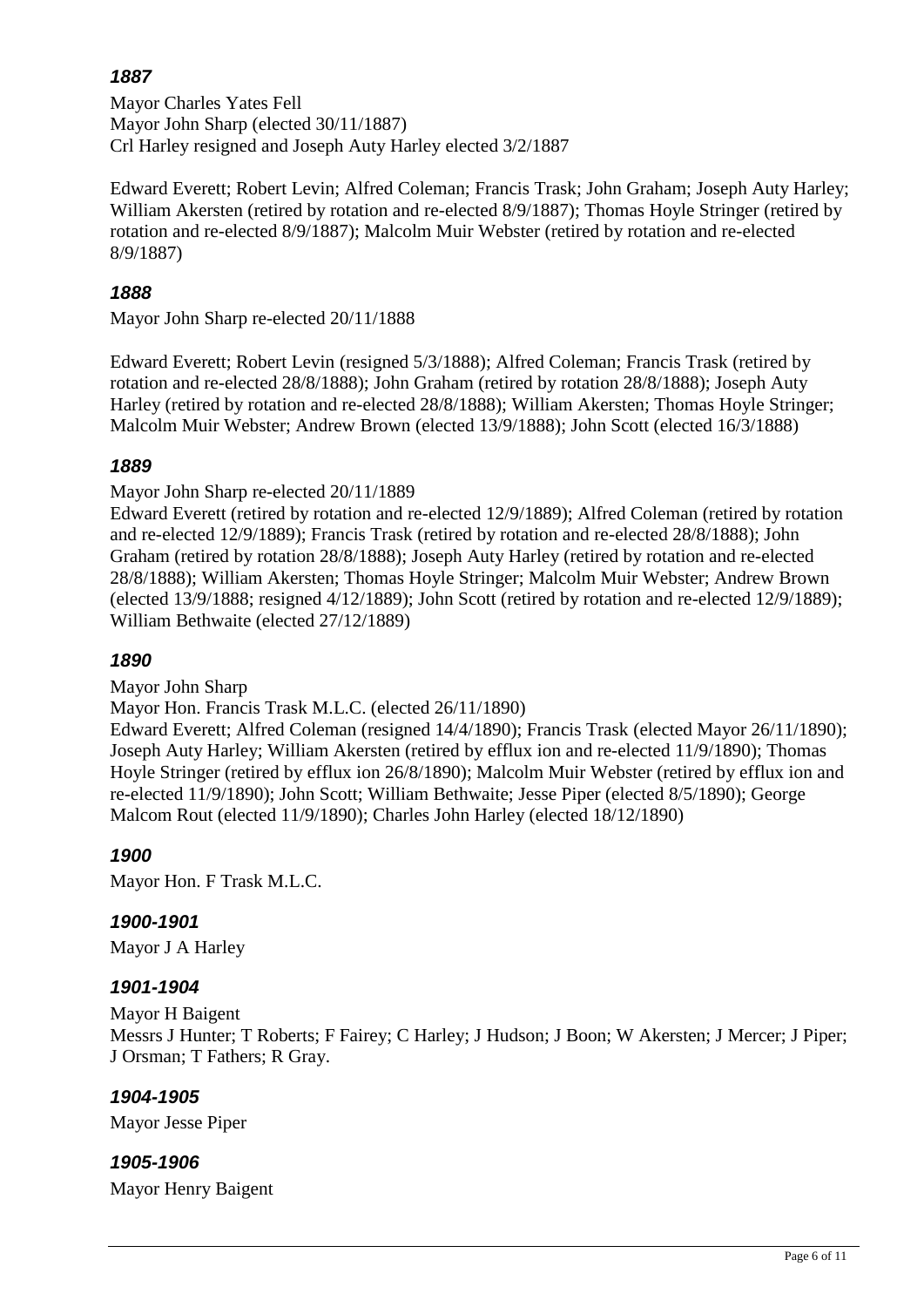Mayor J Piper

*1910-1911* Mayor Thomas Pettit

## *1911-1913*

Mayor Thomas A H Field Messrs C J Harley; J C Mercer; W S Hampson, W W Snodgrass, C R Fell, A H Bisley; J Kershaw; A Tasker; T L Adams

## *1913-1915*

Mayor William Lock Messrs H Wilkins; J D Robertson; E Webley; G Bishop; C J Harley; J C Mercer; T L Adams; J Piper.

## *1915-1917*

Mayor Charles J Harley Messrs W S Hampson; J C Mercer; J D Robertson; W J Moffatt; R Watson; J B Harrison; F A Pitt; E Webley; J Piper.

## *1917-1919*

Mayor W W Snodgrass Councillors Messrs J A Stringer; H Baigent; F Gibbons; R Watson; T Pettit; W V Rout; F A Carlisle; W S Hampson; J W Marris.

## *1919-1921*

Mayor W W Snodgrass Councillors Messrs J A Stringer; W S Hampson; W C Harley; T Pettit; H Baigent; R Watson; T S Edwards; J W Marris; F Plum.

## *1921-1923*

Mayor William Lock Councillors Messrs H Coltman; J A Stringer; F Plum; D R Edwards; R Watson; A G Nightingale; W J Moffatt; W Surrell; W C Harley.

## *1923-1925*

Mayor W Lock Councillors H Coltman; D R Edwards; S A Gibbs; W J Moffatt; A G Nightingale; F Plum; G P Russell; J A Stringer; R Watson.

## *1925-1927*

Mayor W Lock Councillors S A Gibbs; W C Harley; W J Moffatt; E R Neale; A G Nightingale; F Plum; J A Stringer; R Watson; J Wigzell.

## *1927-1929*

Mayor W J Moffatt Councillors S A Gibbs; W C Harley; W McConchie; E R Neale; G P Russell; F W O Smith; J A Stringer; J Wigzell.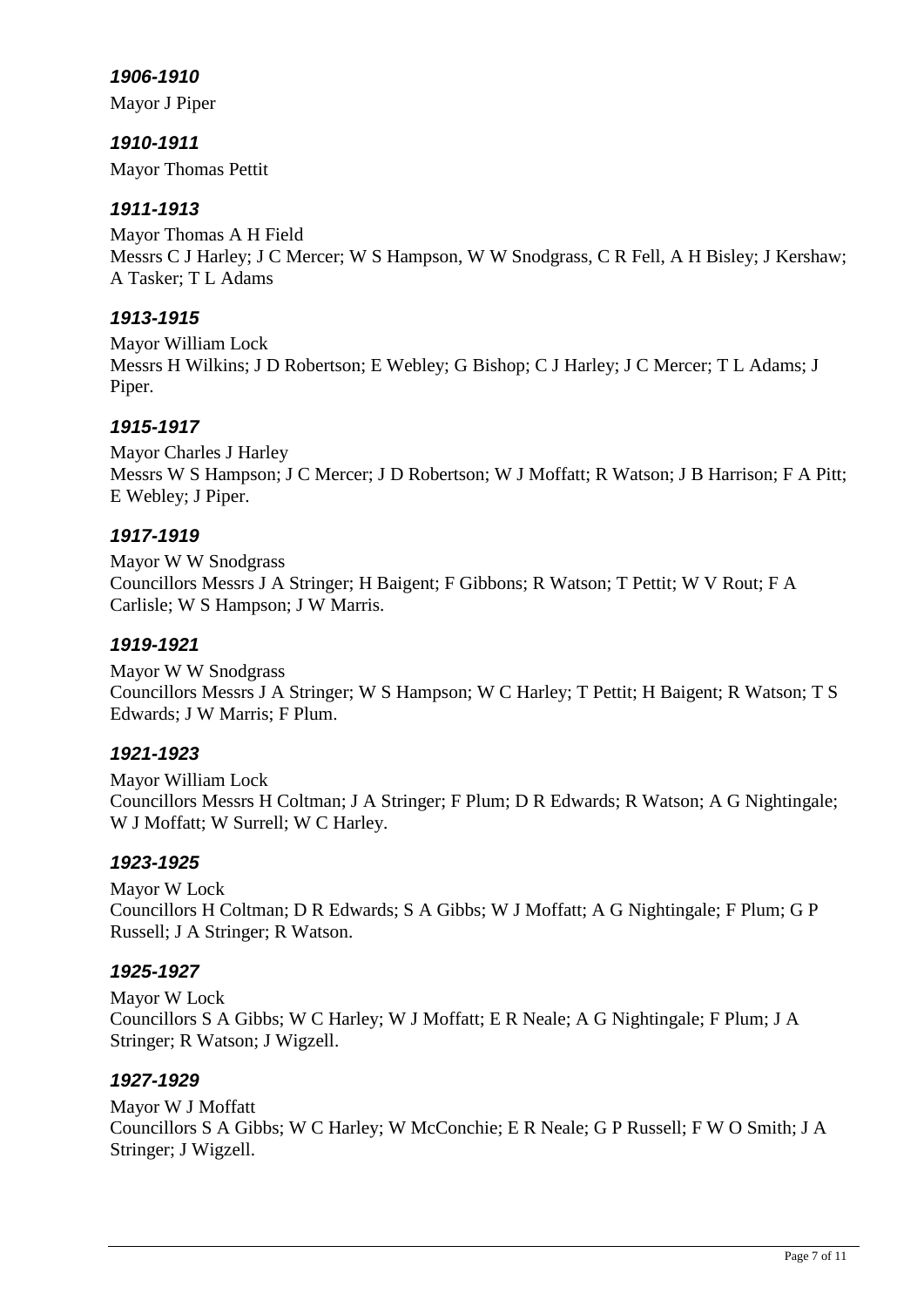## *1929 – 1931*

Mayor W J Moffatt Councillors S A Gibbs; F W Huggins; W McConchie; S Moynagh; G L Page; G P Russell; J A Stringer; R Watson; H E A Washbourn.

# *1931-1933*

Mayor W J Moffatt Councillors W Black; S A Gibbs; F W Huggins; S Moynagh; E R Neale; G L Page; J A Stringer; H E A Washbourn; R Watson.

## *1933-1935*

Mayor W J Moffatt Councillors W Black; S A Gibbs; F W Huggins; S Moynagh; E R Neale; G L Page; G P Russell; H E A Washbourn; R Watson.

# *1935-1938*

Mayor G L Page Councillors J Fitzgerald; S A Gibbs; J Glasgow; J A Harley (from July 1936); H G B Hurst; S McArthur; S Moynagh (till June 1936); E R Neale; L C Pettit; G P Russell.

# *1938-1941*

Mayor G L Page Councillors S A Gibbs; J A Harley; H G B Hurst; S McArthur; E R Neale; L C Pettit; N Rout; F H Sharland; S W Street.

# *1941-1944*

Mayor E R Neale Councillors S A Gibbs; J A Harley; H G B Hurst; S W Kenning; S McArthur; N Rout; F H Sharland; S W Street; G P Russell.

# *1944-1947*

Mayor E Neale Councillors N Rout, Jack Newman, Stanley Ivan Russell, C Kidson, S Savage, F Sharland, H Hurst, Joseph Auty Harley (Deputy Mayor), A H Boyce and S Street.

Town Clerk – F Mitchell

## *1947-1950*

Mayor Joseph Auty Harley Councillors G A Day, Frederick John Lock, S Savage, F Sharland, E Neale (Deputy Mayor), W A Armstrong, N Rout, J Newman, C E G Beatson (Tahunanui Town Board), H I Jones (Tahunanui Town Board) and J Logan (Tahunanui Town Board).

C I Kidson (City Engineer) and P Shelley (City Energy Engineer).

## *1950-1953*

Mayor Joseph Auty Harley

Councillors Edgar Rollo Neale, Stanley Theodore Savage, Jack Newman, Frederick John Lock (Deputy Mayor) , Norman Rout, Stanley Ivan Russell, Robert Francis Stenhouse, William James Glasgow, Francis Henry Sharland.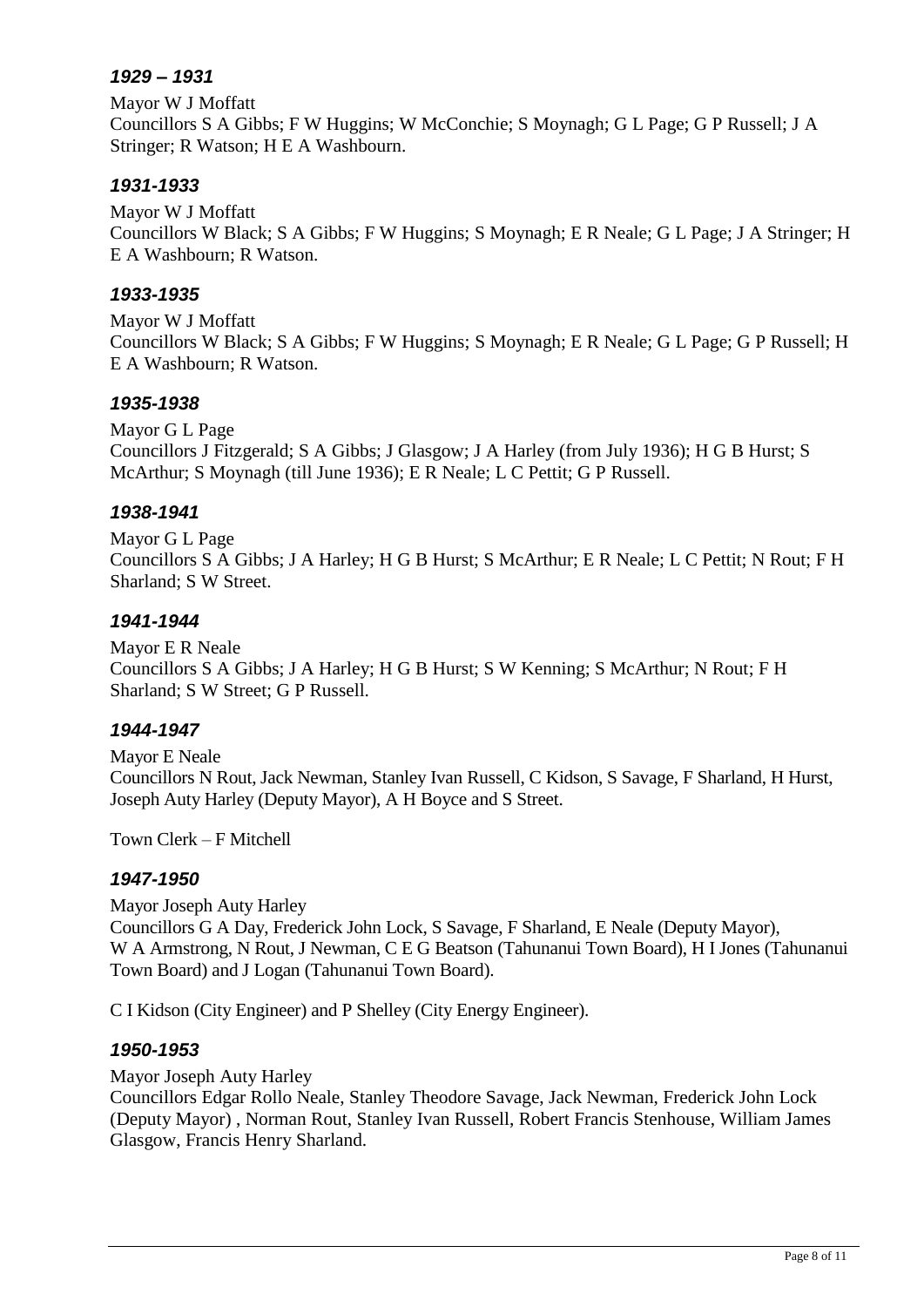#### Mayor Joseph Auty Harley

Councillors Robert Francis Stenhouse (Deputy Mayor), Ronald George Branford, F J Lock, S I Russell, J Newman, William James Glasgow, William Ronald Pierce Jaques, Stanley Austin Whitehead, E R Neale.

Town Clerk – F Mitchell

#### *1956-1959*

Mayor Stan I Russell Councillors F J Lock, Stan A Whitehead, Betsy R Walter (Miss), R I (Darcy) Blair, R G Branford, Eric Pearce, E R Neale, Trevor F Horne, W D Hunter, \*R C A Marshall and \*D N Strawbridge.

\*D N Strawbridge and R C A Marshall - first meeting 17 April 1968.

#### *1959-1962*

Mayor Stan I Russell Councillors R I (Darcy) Blair, R G Branford, P D Connery, Trevor F Horne, \*W D Hunter (last meeting Nov 61), \*E R Neale, Eric Pearce, F H Sharland, D N Strawbridge, \*Betsy R Walter (Miss), Stan A Whitehead and K W Walker.

\*E R Neale - July/August 1960 – Died. \*K W Walker elected 15 September 1960. \*Betsy R Walter - name change to Betsy R Eyre (Mrs) - December 1961-January 1962.

#### *1962-1965*

Mayor D N Strawbridge Councillors Sonia M L Davies (Ms), O R (Bob) Gunn, Trevor F Horne, D C Low, K L Martin, Stan I Russell, L Stollery, K W Walker, L G White, S A Whitehead and F H Sharland.

## *1965-1968*

Mayor D N Strawbridge Councillors Betsy R Eyre (Mrs), L G White, R G Branford, P S Boyes, Eric Pearce, Stan I Russell, Trevor F Horne, O R (Bob) Gunn, Sonia M L Davies (Ms), K W Walker and D C Low.

## *1968-1971*

Mayor Trevor F Horne Councillors Betsy R Eyre (Mrs), \*Sonia M L Davies (Ms), \*J F S Baldwin, R G Branford, \*A G Paterson, W C Kane, Eric Pearce, B T Hippolite, Seddon J Marshall, G P Stewart and W L McIvor.

\*Roy A McLennan, A W Matthews, K D Wood Deceased elected 15 April 1971.

S Davies resigned 16 March 1970 (no longer resides in city).

## *1971-1974*

Mayor Roy A McLennan Councillors Eric Pearce Deceased, John M Fitchett, W C Kane Deceased, Seddon J Marshall, A W Matthews, Betsy R Eyre (Mrs) Deceased, Colin V Neale Deceased, G M Talbot, W L McIvor Deceased, \*K D Wood Deceased and \*B T Hippolite Deceased.

\*Trevor F Horne Deceased and Elma F Turner (Miss) Deceased elected by-election 15 April 1972.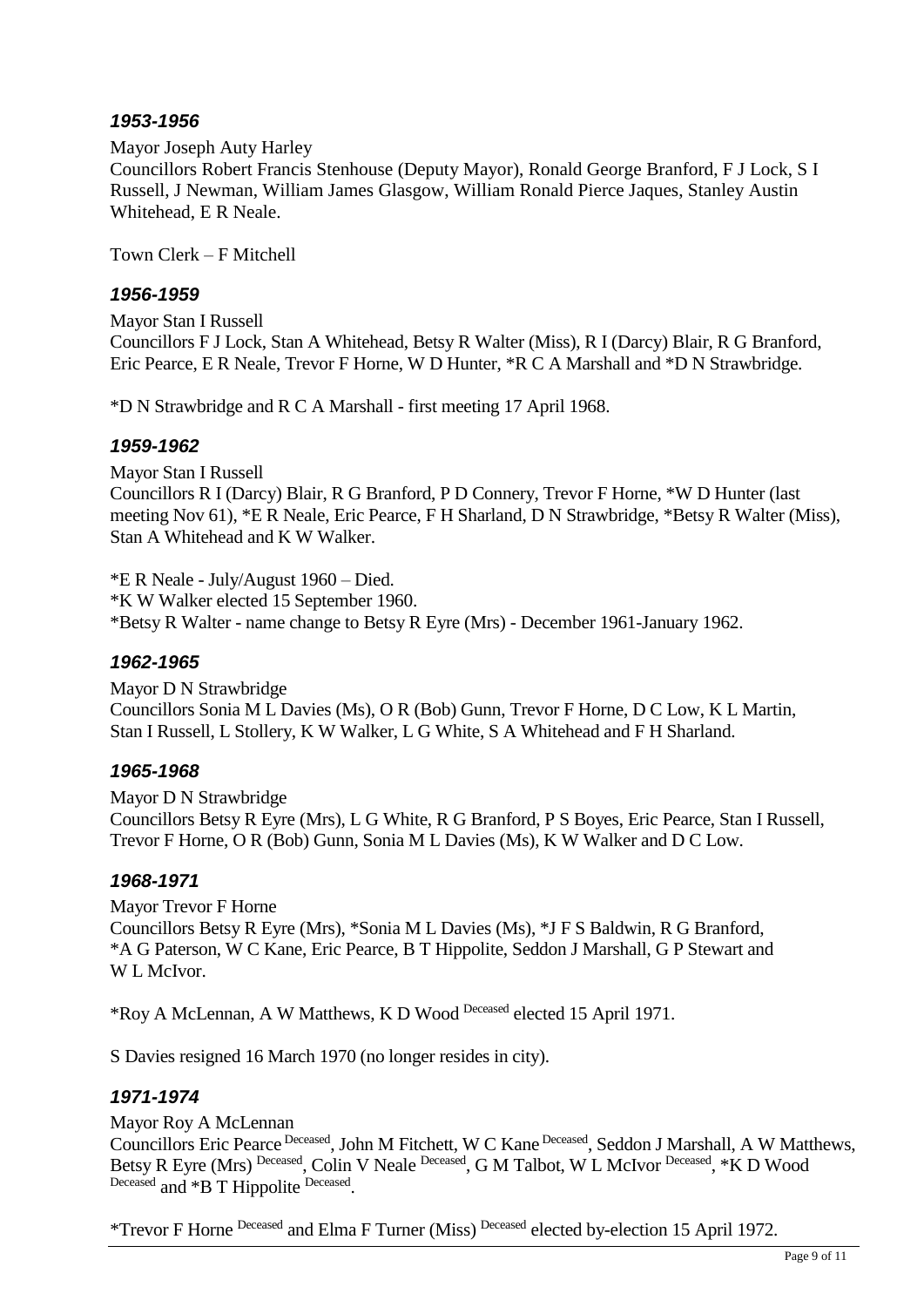Mayor Roy A McLennan

Councillors Colin V Neale Deceased, John M Fitchett, Mel F Courtney, Seddon J Marshall, W C Kane Deceased, A W Matthews, Ian Gourdie, P Dianne Aubin, Betsy R Eyre (Mrs) Deceased, Elma F Turner (Miss) Deceased, Pat C Tindle (Mrs), Eric Pearce Deceased, Peter H Malone and Trevor F Horne Deceased.

Betsy R Eyre (Mrs)<sup>Deceased</sup> - resignation - meeting 21.10.1976

## *1977-1980*

Mayor Roy A McLennan

Councillors Trevor F Horne Deceased, Peter H Malone, Pat C Tindle (Mrs), Mel F Courtney, Ian Gourdie, Seddon J Marshall, Eric Pearce Deceased, Kerry C Neal, Elma F Turner (Miss) Deceased, R I (Darcy) Blair, Bruce A Redfearn Deceased, Montgomery James Leighs, Helen Davies (Mrs) and Malcolm A Saunders.

#### *1980-1983*

Mayor Peter H Malone

Councillors Pat C Tindle (Mrs) (Deputy Mayor), Trevor F Horne Deceased, Ian Gourdie, Kerry C Neal, Seddon J Marshall, Eric Pearce Deceased, R I (Darcy) Blair, Bruce A Redfearn Deceased, Elma F Turner (Miss) Deceased, Dorothy C Matthews (Mrs), Craig Potton, Geoff C Wood Deceased, Malcolm A Saunders and Michael Rodwell.

## *1983-1986*

Mayor Peter H Malone

Councillors Mel F Courtney, Pat C Tindle (Mrs) (Deputy Mayor), Ian Gourdie, Trevor F Horne Deceased, Craig Potton, Dorothy C Matthews (Mrs), Seddon J Marshall, Elma F Turner (Miss) Deceased, R I (Darcy) Blair, Peter W Maplesden<sup>Deceased</sup>, Derek M Shaw, Mike G Ward and Geoff C Wood Deceased.

I Gourdie – resigned December 1984; Derek Shaw replaced from by-election.

## *1986-1989*

Mayor Peter H Malone Councillors R I (Darcy) Blair (Deputy Mayor), Nick E A Barber, Roy H Connolly, Trevor F Horne Deceased, Peter W Maplesden<sup>Deceased</sup>, Seddon J Marshall, Kerry C Neal, M Faith Price (Mrs), Derek M Shaw, R S (Bob) Straight, Alan V Turley, Elma F Turner (Miss) Deceased, Mike G Ward and Geoff C Wood Deceased.

## *1989-1992*

Mayor Peter H Malone Councillors John M Atkins, Roy H Connolly, Judy A Greer (Mrs), Paul K Matheson, R S (Bob) Straight, Mike J Cotton, Jo A Raine (Mrs), Alan V Turley, N Jason Wawatai, Peter W Maplesden<sup>Deceased</sup>, Seddon J Marshall (Deputy Mayor), Hilary A Mitchell (Mrs) and Robin T Welsh.

## *1992-1995*

Mayor Philip T E Woollaston

Councillors Len G Ardell (Deputy Mayor), Roy H Connolly Deceased, Mike J Cotton, Russell R Egan, Tui E France (Mrs), Seddon J Marshall, Hilary A Mitchell (Mrs), Jo A Raine (Mrs), Derek M Shaw, Alan V Turley, Mike G Ward and N Jason Wawatai.

## *1995-1998*

Mayor Philip T E Woollaston

Councillors Len G Ardell, Gail P Collingwood (Mrs), Roy H Connolly Deceased, Mike J Cotton, Russell R Egan, Tui E France (Mrs) (Deputy Mayor), Seddon J Marshall, Paul K Matheson, Jo A Raine (Mrs), Derek M Shaw, Mike G Ward and N Jason Wawatai.\* (\*resigned 5/11/97)